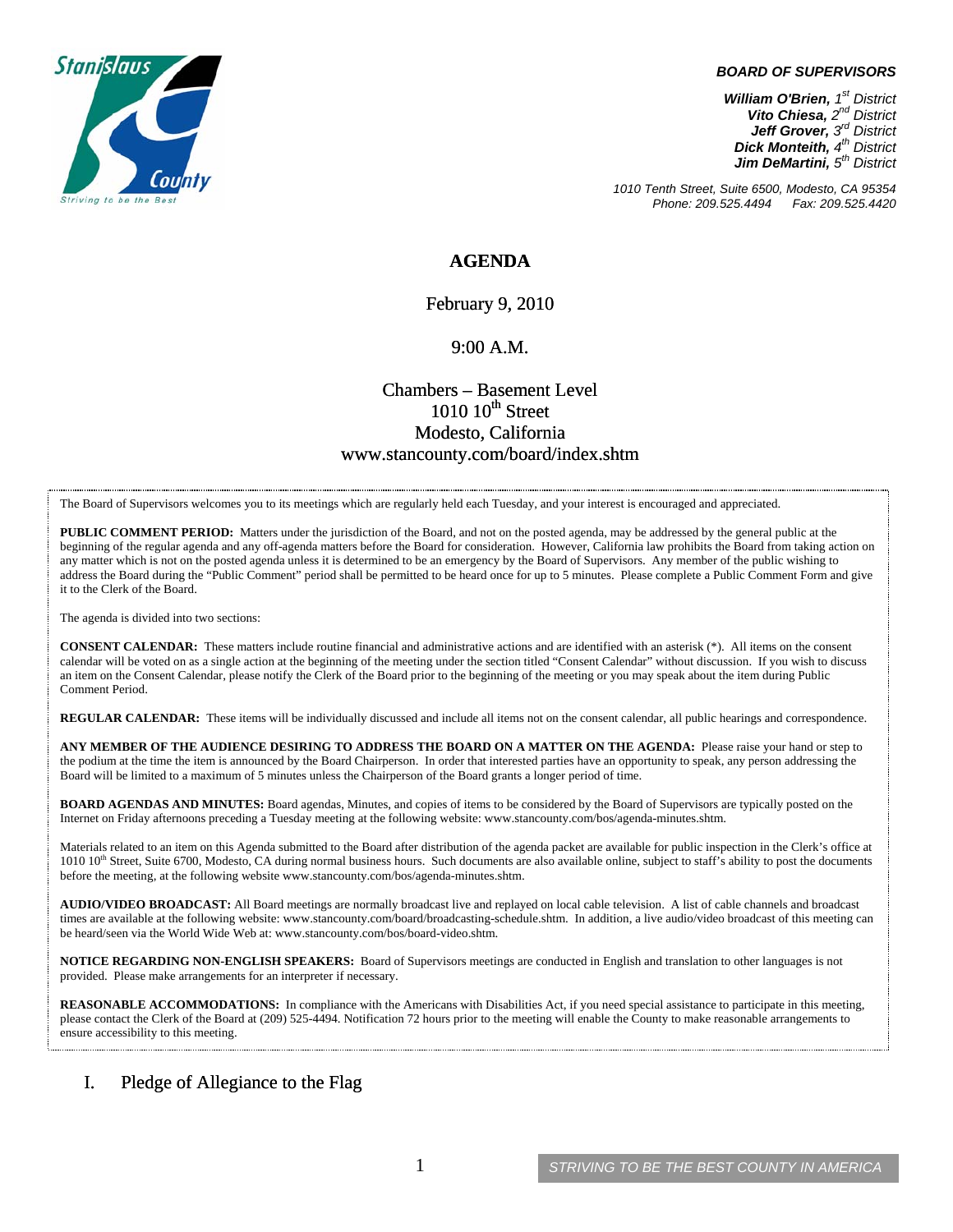- II. Presentation: A. Adopt a Pet Department of Animal Services (View Item)
	- B. Employee Service Awards: **Honored for Thirty-Five Years of Services:**  Edwin Espinosa - Department of Environmental Resources

### **Honored for Thirty Years of Services:**

| Phyllis Camboia | $\sim$ 100 $\mu$ | <b>Community Services Agency</b> |
|-----------------|------------------|----------------------------------|
| Guadalupe Garza | $\sim$ 100 $\mu$ | <b>Community Services Agency</b> |
| Connie Watson   | $\sim$ 100 $\mu$ | Sheriff's Department             |

### **Honored for Twenty-Five Years of Services:**

Maria De Anda - Community Services Agency

- C. Stanislaus County Safety Leadership Recognition (View Item)
- III. Public Comment Period
- IV. Consent Calendar
- V. Agenda Items
	- A. Miscellaneous
	- \* 1. Approval of the Minutes for February 2, 2010 ([View Item\)](http://www.stancounty.com/bos/minutes/2010/min02-02-10.pdf)
	- \* 2. Approval to Adopt and Waive the Second Reading of Ordinance C.S. 1071 to Increase the Clerk Recorder Base Recording Fee from \$4.00 to \$10.00 Per First Page ([View Item\)](http://www.stancounty.com/bos/agenda/2010/20100209/A02.pdf)
	- B. Chief Executive Office
	- \* 1. Approval to Exchange Two Pieces of Medical Equipment with Doctors Medical Center – General Services Agency ([View Item\)](http://www.stancounty.com/bos/agenda/2010/20100209/B01.pdf)
	- \* 2. Approval to Accept the Final Update on Emergency Contract to Repair the 12th Street Office Building in Accordance with Public Contract Code Section 22050 – Chief Executive Office ([View Item\)](http://www.stancounty.com/bos/agenda/2010/20100209/B02.pdf)
	- \* 3. Approval to Award Contract for the Preparation of the Comprehensive General Plan Update to ICF Jones & Stokes – Planning and Community Development ([View Item\)](http://www.stancounty.com/bos/agenda/2010/20100209/B03.pdf)
	- \* 4. Approval of Appointment of the 2010 Discipline/Equal Employment Opportunity (EEO) Grievance Appeals Board – Chief Executive Office ([View Item\)](http://www.stancounty.com/bos/agenda/2010/20100209/B04.pdf)
	- C. Department of Public Works
	- 1. Approval to Consider and Adopt a Resolution of Necessity to Acquire Real Property or Interest in Real Property by Eminent Domain for the State Route 219 Widening Project, Parcel Owner Beverly Irene Tillema, Trustee, APN: 046-006-033, 10-Sta-219-KP 5.70, Parcel 15326 ([View Item\)](http://www.stancounty.com/bos/agenda/2010/20100209/C01.pdf)
	- \* 2. Approval to Adopt the Negative Declaration for the McHenry Avenue Widening Phase 1 (Ladd Rd to Hogue Rd) Project ([View Item\)](http://www.stancounty.com/bos/agenda/2010/20100209/C02.pdf)
	- \* 3. Approval to Introduce and Waive the First Reading of an Ordinance to Amend Title 11, Section 11.08.020 of the Stanislaus County Code, Adding No Parking Zones on Reno Avenue, Santa Fe Avenue and Eleanor Avenue in the Stanislaus County Unincorporated Areas ([View Item\)](http://www.stancounty.com/bos/agenda/2010/20100209/C03.pdf)